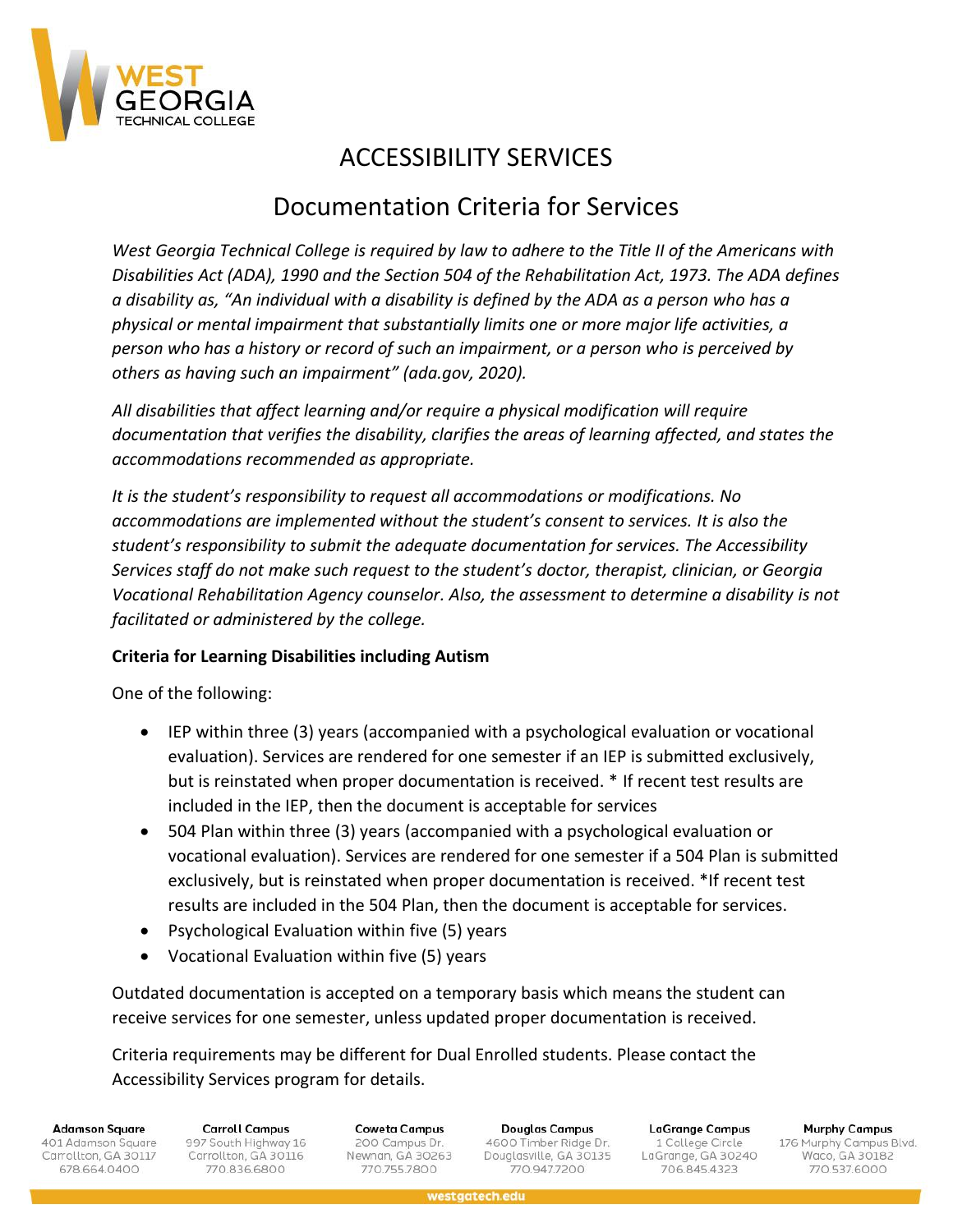

Page 2: Accessibility Services Documentation Criteria for Services

## **Criteria for ADD/ADHD**

The student must request a verification form from the Accessibility Services office. It is the student's responsibility to submit the form once it is completed by a professional clinician or medical personnel. Each completed form must be accompanied with a copy of the professional's business card. If not, services are halted until it is submitted.

## **Criteria for Brain Injuries**

One of the following:

- Psychological Evaluation within five (5) years
- Neuropsychological Evaluation within five (5) years
- Vocational Evaluation within five (5) years
- 504 Plan within three (3) years

## **Criteria for Visual, Hearing, Health, and Mobility Impairments**

The student must request a verification form from the Accessibility Services office. It is the student's responsibility to submit the form once it is completed by their medical practitioner. Each completed form must be accompanied with a copy of the professional's business card. If not, services are halted until it is submitted.

### **Criteria for Psychological Disorders**

The student must request a verification form from the Accessibility Services office. It is the student's responsibility to submit the form once it is completed by professional clinician or medical personnel. Each completed form must be accompanied with a copy of the professional's business card. If not, services are halted until it is submitted.

### **Service Animals**

Service animals, dogs, and in some instances, miniature horses are welcome in all areas and on all campuses without the requirement of documentation.

### **Emotional Support Animals**

The ADA does not mandate the allowance of Emotional Support Animals (ESA) and pets on college campuses where campus housing is not available.

As set forth in its student catalog, West Georgia Technical College does not discriminate on the basis of race, color, creed, national or ethnic origin, sex, religion, disability, age, political affiliation or belief, genetic information, veteran status, or citizenship status (except in those special circumstances

westgatech.edu

**Adamson Square** 

401 Adamson Square Carrollton, GA 30117 678.664.0400

**Carroll Campus** 997 South Highway 16 Carrollton, GA 30116 770.836.6800

**Coweta Campus** 200 Campus Dr. Newnan, GA 30263 770.755.7800

Douglas Campus 4600 Timber Ridge Dr. Douglasville, GA 30135 770,947,7200

**LaGrange Campus** 1 College Circle LaGrange, GA 30240 706.845.4323

**Murphy Campus** 176 Murphy Campus Blvd.<br>Waco, GA 30182 770.537.6000